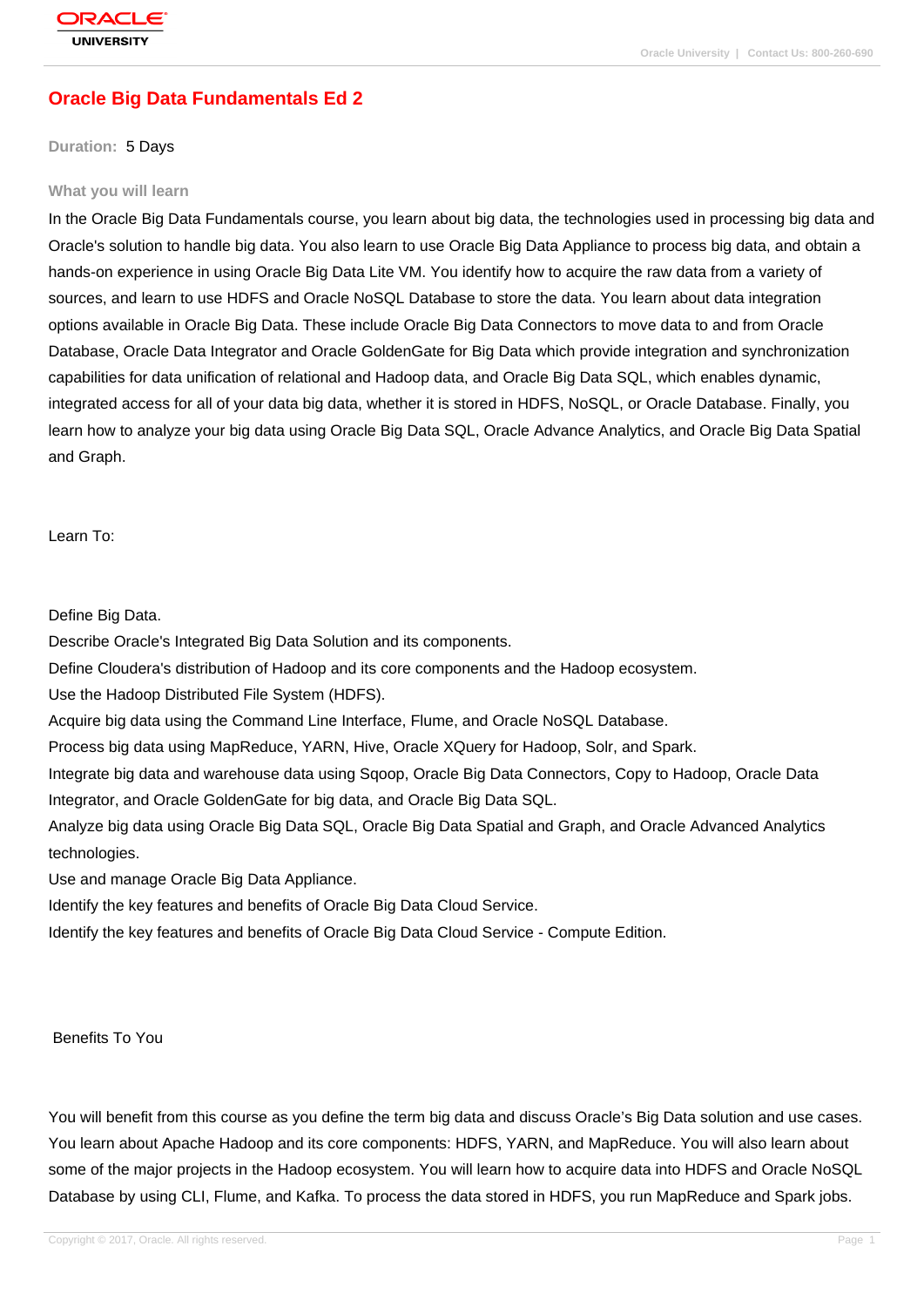You also explore a range of analysis options, including Oracle Advanced Analytics (OAA) (comprised of Oracle Data Mining and Oracle R Enterprise), and Oracle Big Data Spatial and Graph.

You will learn about the Oracle Big Data Appliance, Oracle Big Data Cloud Service, and Oracle Big Data Cloud Service -Compute Edition. You will study case scenarios where Oracle Big Data stands as the perfect solution.

**Audience** Application Developers Database Administrators Database Developers

**Related Training**

Required Prerequisites Database Basics and Administration

Suggested Prerequisites Exposure to Big Data

# **Course Objectives**

Define Big Data

Describe Oracle's Integrated Big Data Solution and its components

Define Cloudera's distribution of Hadoop and its core components and the Hadoop ecosystem

Use the Hadoop Distributed File System (HDFS)

Acquire big data using the Command Line Interface, Flume, and Oracle NoSQL Database

Process big data using MapReduce, YARN, Hive, Oracle XQuery for Hadoop, Solr, and Spark

Integrate big data and warehouse data using Sqoop, Oracle Big Data Connectors, Copy to Hadoop, Oracle Data Integrator, and Oracle GoldenGate for big data, and Oracle Big Data SQL

Analyze big data using Oracle Big Data SQL, Oracle Big Data Spatial and Graph, and Oracle Advanced Analytics technologies

Use and manage Oracle Big Data Appliance

Identify the key features and benefits of Oracle Big Data Cloud Service

Identify the key features and benefits of Oracle Big Data Cloud Service - Compute Edition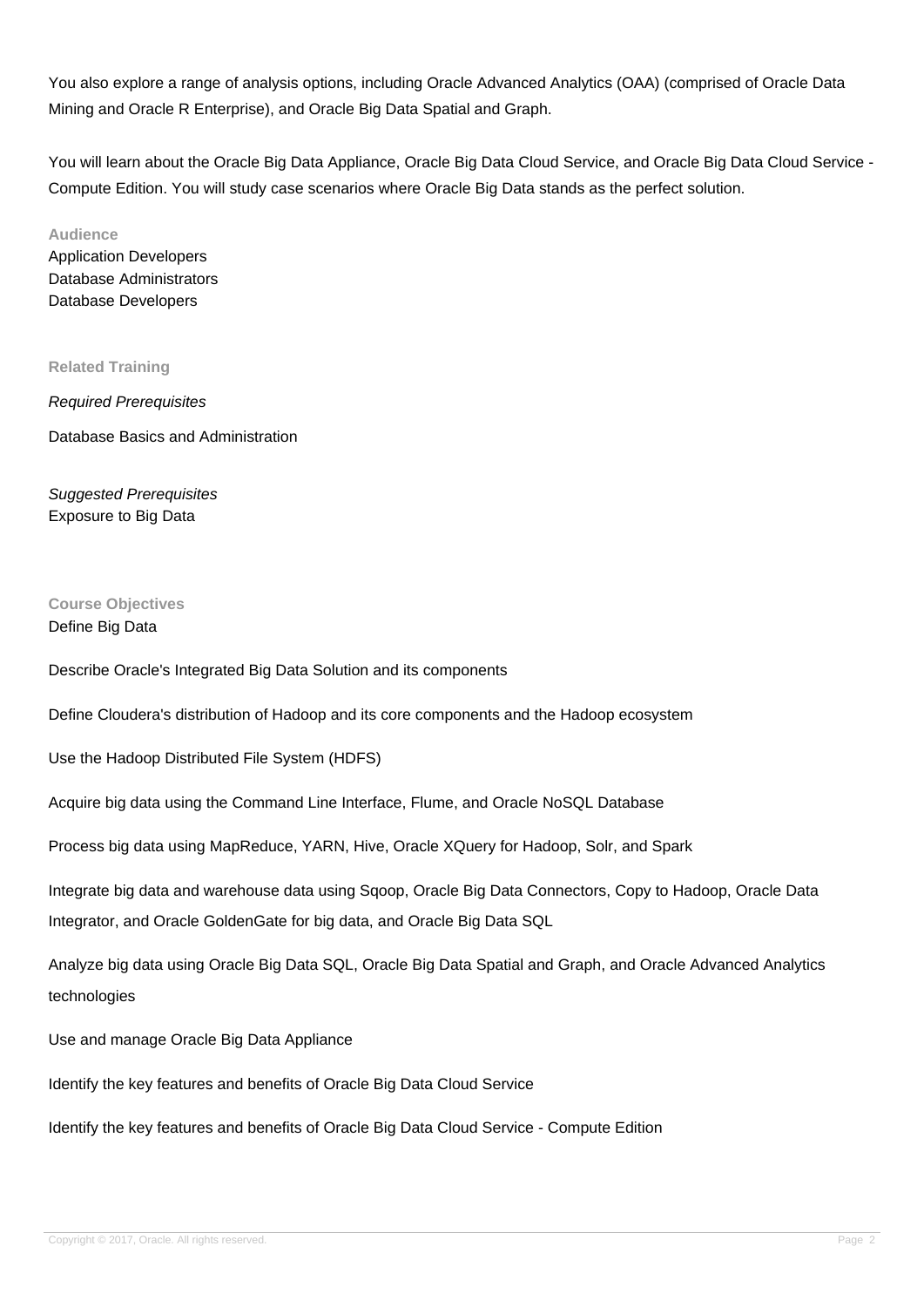### **Introduction**

Questions About You Course Objectives Course Road Map Oracle Big Data Lite (BDLite) Virtual Machine (VM) Home Page Starting the Oracle BDLite VM and accessing the Practice Files Reviewing the Available Big Data Documentation, Tutorials, and Other Resources

## **Introducing Oracle Big Data Strategy**

Characteristics of Big Data Importance of Big Data Big Data Opportunities: Some Examples Big Data Challenges Big Data implementation examples Oracle strategy for Big Data: combining Big Data Processing Engines: Hadoop / NoSQL / RDBMS

## **Using Oracle Big Data Lite Virtual Machine and Movieplex Application**

Oracle Big Data Lite VM Used in this Course Oracle Big Data Lite VM Home Page Sections Reviewing the Deployment Guide Downloading and installing Oracle VM VirtualBox and its Extension Pack Downloading and Running 7-zip Files to create Virtual Box Appliance File Importing the Appliance File Staring the Big Data Lite VM and Starting and Stopping Services Introducing the Oracle Movieplex Case Study

## **Introduction to the Big Data Ecosystem**

Computer Clusters and Distributed Computing Apache Hadoop Types of Analysis That Use Hadoop Types of Data Generated Apache Hadoop Core Components: HDFS, MapReduce (MR1), and YARN (MR2) Apache Hadoop Ecosystem Cloudera's Distribution Including Apache Hadoop (CDH) CDH Architecture and Components

## **Introduction to the Hadoop Distributed File System**

Hadoop Distributed Filesystem (HDFS) Design Principles, Characteristics, and Key Definitions Sample Hadoop High Availability (HA) Cluster HDFS Files and Blocks Active and Standby Daemons (Services) Functions DataNodes (DN) Daemons Functions Writing a File to HDFS: Example Interacting With Data Stored in HDFS: Hue, Hadoop Client, WebHDFS, and HttpFS

# **Acquire Data using CLI, Fuse, Flume, and Kafka**

Reviewing the Command Line Interface (CLI) Viewing File System Contents Using the CLI FS Shell Commands Loading Data Using the CLI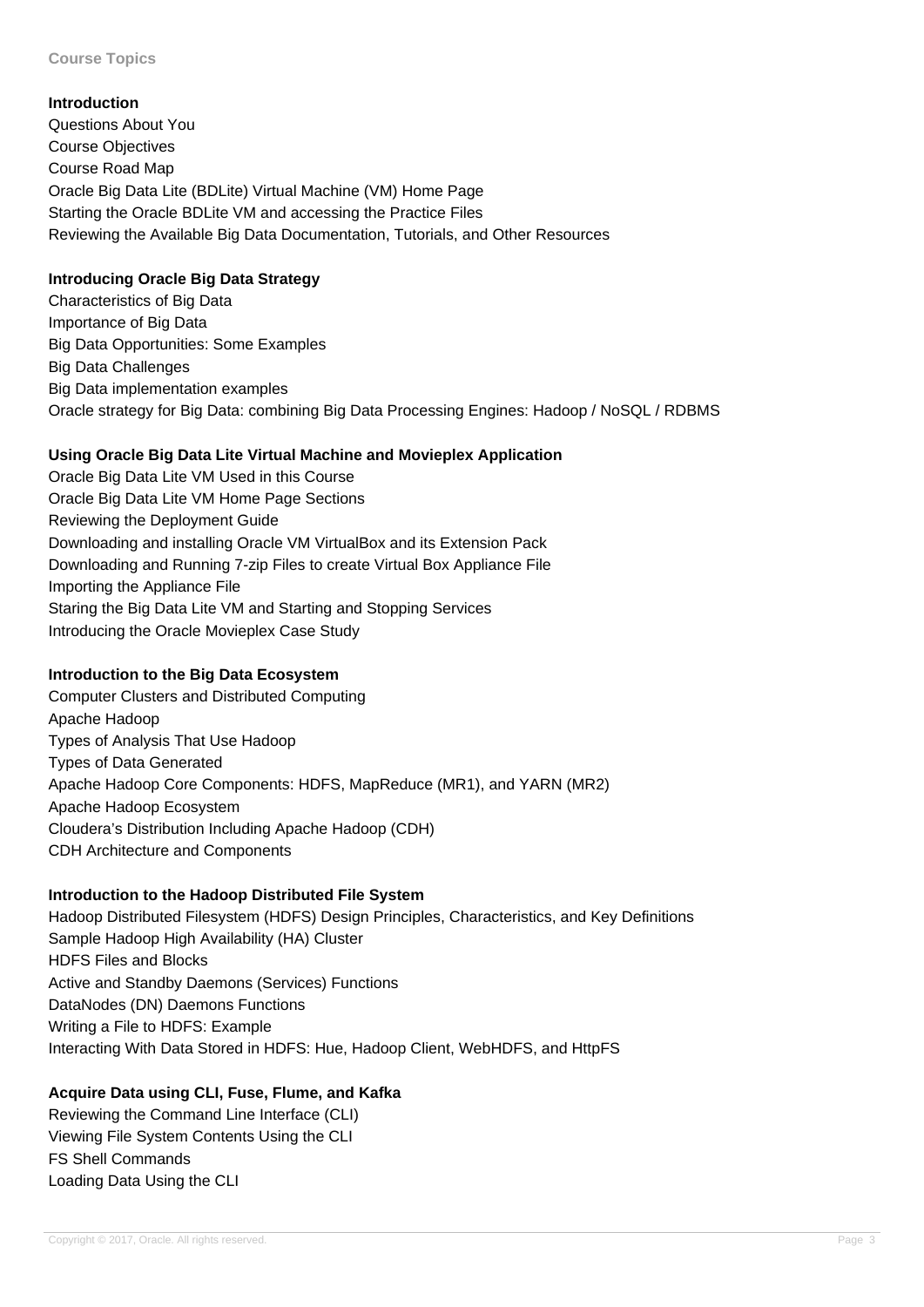Overview of FuseDFS What is Flume? Kafka topics Additional Resources

#### **Acquire and Access Data Using Oracle NoSQL Database**

What is a NoSQL Database RDBMS Compared to NoSQL HDFS Compared to NoSQL Define Oracle NoSQL Database Oracle NoSQL models: Key-Value and Table Acquiring and Accessing Data in a NoSQL DB Accessing the CLIs (Data, Admin, SQL) Accessing the KVStore

### **Introduction to MapReduce and YARN Processing Frameworks**

MapReduce Framework Features, Benefits, and Jobs Parallel Processing with MapReduce Word Count Examples Data Locality Optimization in Hadoop Submitting and Monitoring a MapReduce Job YARN Architecture, Features, and Daemons YARN Application Workflow Hadoop Basic Cluster: MapReduce 1 Versus YARN (MR 2)

#### **Resource Management Using Yarn**

Job Scheduling in YARN First In, First Out (FIFO) Scheduler, Capacity Scheduler, and Fair Scheduler Cloudera Manager Resource Management Features Static Service Pools Working with the Fair Scheduler Cloudera Manager Dynamic Resource Management: Example Submitting and Monitoring a MapReduce Job Using YARN Using the YARN application Command

#### **Overview of Apache Spark**

Benefits of Using Spark Spark Architecture Spark Application Components: Driver, Master, Cluster Manager, and Executors Running a Spark Application on YARN (yarn-cluster Mode) Resilient Distributed Dataset (RDD) Spark Interactive Shells: spark-shell and pyspark Word Count Example by Using Interactive Scala Monitoring Spark Jobs Using YARN's ResourceManager Web UI

#### **Overview of Apache Hive**

What is Hive? Use Case: Storing Clickstream Data Hadoop Architecture How is Data Stored in HDFS? Organizing and Describing Data With Hive Big Data SQL on Top of Hive Data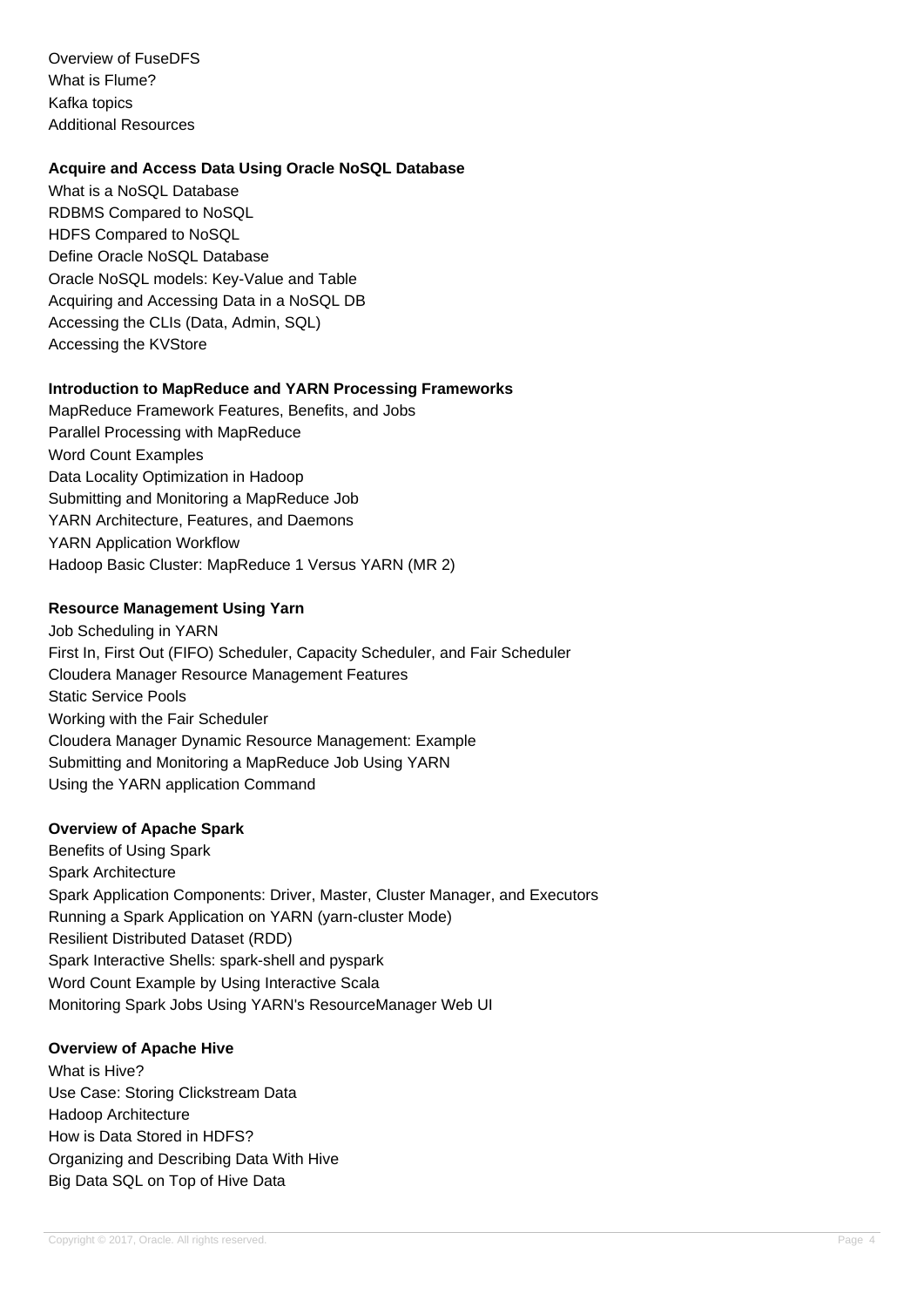Defining Tables Over HDFS Hive Queries

#### **Overview of Cloudera Impala**

Overview of Cloudera Impala Hadoop: Some Data Access/Processing Options Cloudera Impala Cloudera Impala: Key Features Cloudera Impala: Supported Data Formats Cloudera Impala: Programming Interfaces How Impala Fits Into the Hadoop Ecosystem How Impala Works with Hive

### **Using Oracle XQuery for Hadoop**

XML Review Oracle XQuery for Hadoop (OXH) OXH Features OXH Data Flow Using OXH: Installation, Functions, Adapters, and Configuration Properties Running an OXH Query XQuery Transformation and Basic Filtering Viewing the Completed Query in YARN's ResourceManager

#### **Overview of Solr**

Overview of Solr Apache Solr (Cloudera Search) Cloudera Search: Key Capabilities Cloudera Search: Features Cloudera Search Tasks Indexing in Cloudera Search Types of Indexing The solrctl Command

#### **Integrating Your Big Data**

Unifying Data: A Typical Requirement Comparing Big Data Processing Engines Introducing Data Unification Options When To Use These Options?

#### **Batch Loading Options**

Apache Sqoop Oracle Loader for Hadoop Oracle Copy to Hadoop

### **Using Oracle SQL Connector for HDFS**

Batch and Dynamic Loading: Oracle SQL Connector for HDFS OSCH Architecture Using OSCH Features Parallelism and Performance Performance Tuning Key Benefits